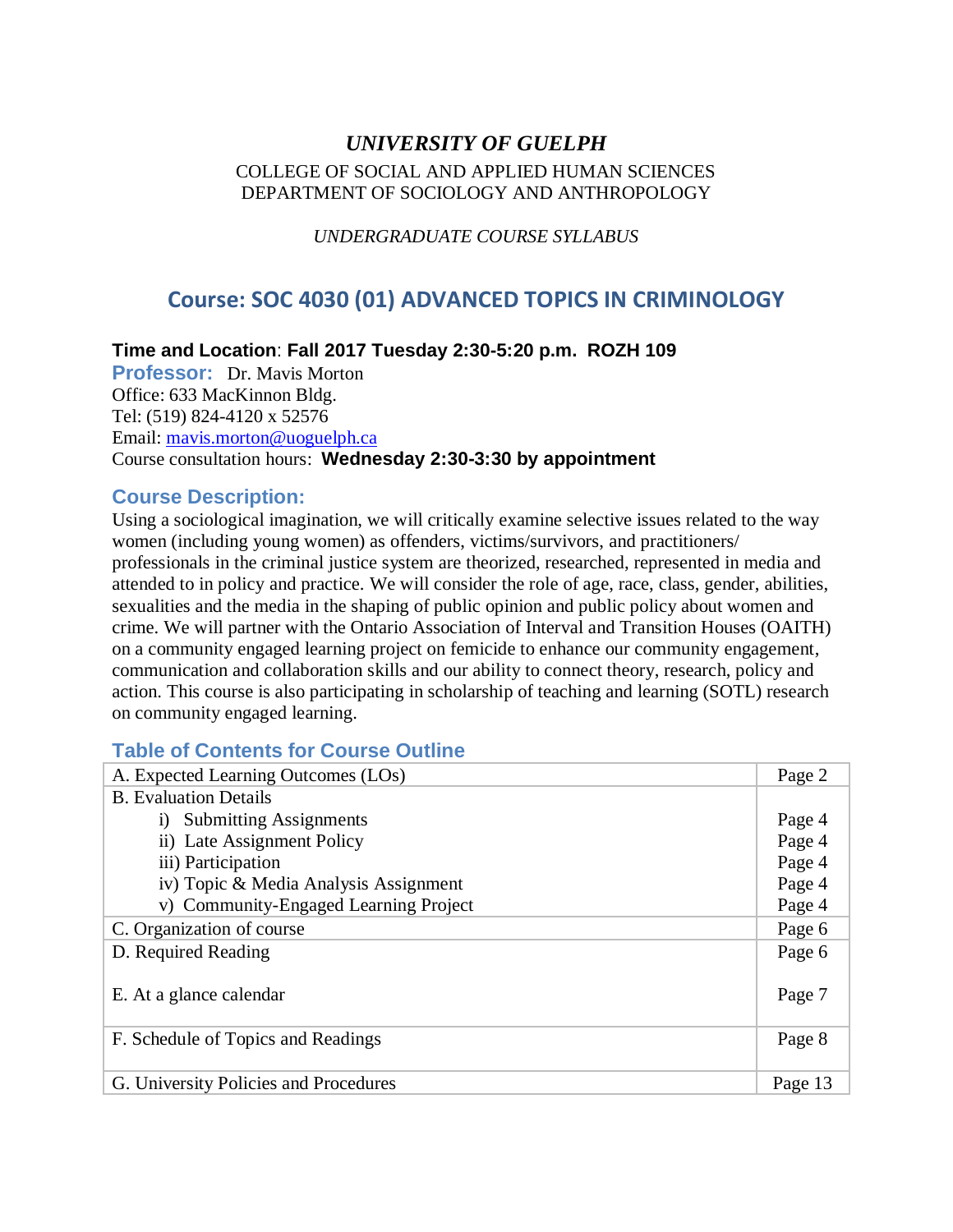# **A. Expected Learning Outcomes: K=Knowledge, S=Skills, V=Values**

## **Research and Methodological Literacy (KS)**

- a. Evaluate and cite academic and grey literature using the SOAN department citation guidelines.
- b. Apply the principles and processes of community engaged scholarship via the communityengaged learning project.

## **Critical/Creative Thinking & Social Justice: Through A Critical Feminist Lens (KSV)**

- c. Analyze assumptions and underlying beliefs related to women as victims, offenders and professionals via intersecting variables of gender, race, class, age, ability, and sexual orientation.
- d. Analyze the connection between the way women as victims, offenders and professionals are defined, measured, theorized, represented and responded to by media, research, policy and the criminal justice system.

## **Communication (KS)**

- e. Communicate a sociological imagination and ideas/connections/extensions (ICE) effectively orally and in writing.
- f. Mobilize scholarly knowledge effectively using oral, written & visual tools/strategies to address the needs of the community partner.

## **Ethical Academic & Civic Engagement (SV)**

- g. Value the principles and processes of community engaged scholarship via the communityengaged learning project.
- h. Demonstrate professional practice in individual and group contexts.
- i. Manage individual and collaborative teaching and learning experiences in changing circumstances.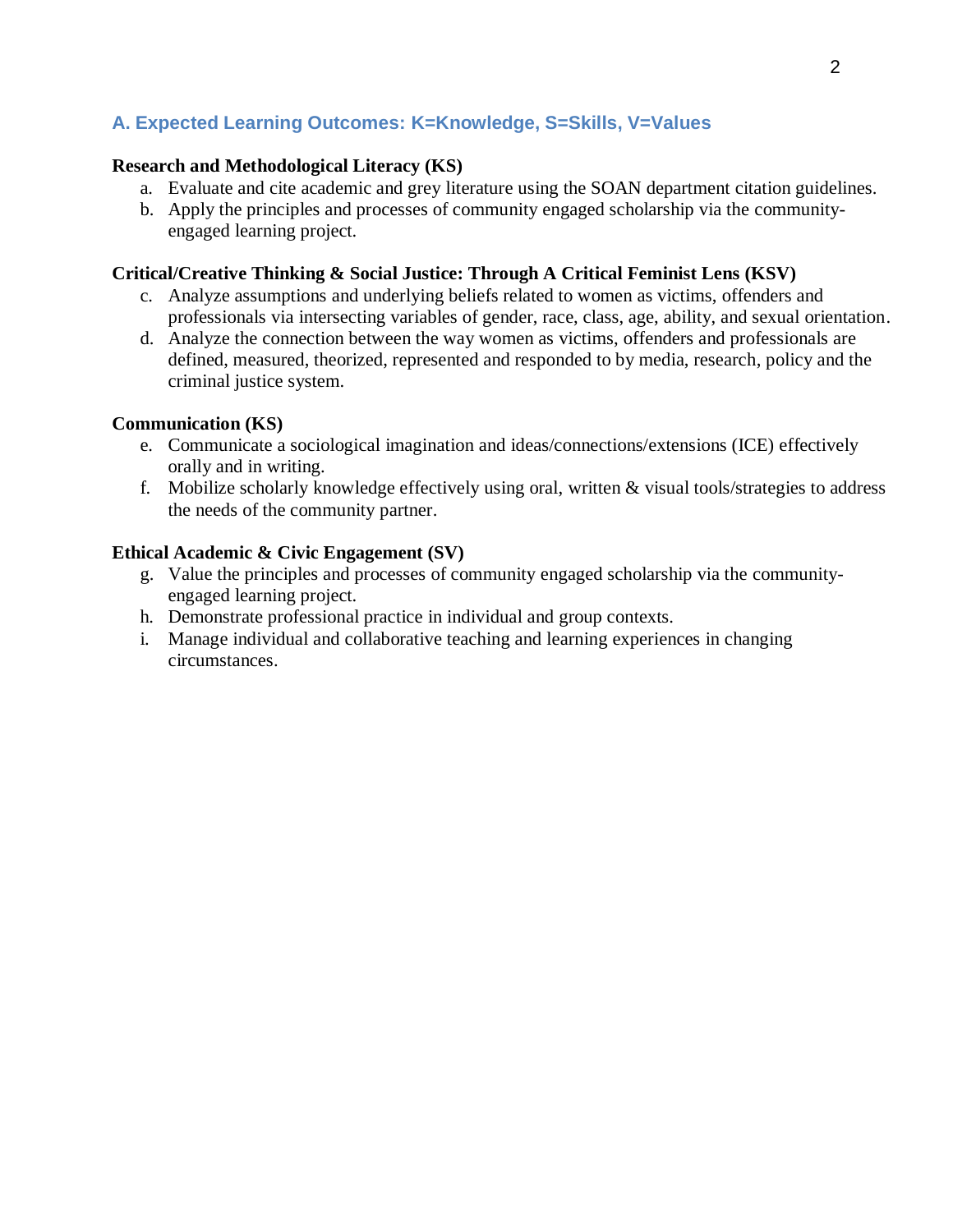# **B. Evaluation Details**

 $\overline{a}$ 

The final grade for the course will be based on the following items weighted as indicated:

| <b>Assessment Type</b>                                                                                                                                                                                                                                                                                                                                                                                                                                                                    | $\frac{0}{0}$                                                                                           | <b>Date</b>                                                                                                                                                                                           |
|-------------------------------------------------------------------------------------------------------------------------------------------------------------------------------------------------------------------------------------------------------------------------------------------------------------------------------------------------------------------------------------------------------------------------------------------------------------------------------------------|---------------------------------------------------------------------------------------------------------|-------------------------------------------------------------------------------------------------------------------------------------------------------------------------------------------------------|
| i) <b>Participation</b> (weekly reading $\&$ ability to identify<br>ideas, connections and extensions (ICE), +ve<br>engagement, in-class discussion, collaboration, written<br>& oral activities including CEL Partner Report, SOTL<br>research on CEL                                                                                                                                                                                                                                    | 15% ind<br>1% pre-survey<br>2% post-<br>survey <sup>1</sup>                                             | Weekly (in class)                                                                                                                                                                                     |
| ii) Critical Media & Topic Analysis $(5 \text{ per group})$ Pick<br>a topic/week and find and agree on ONE relevant media<br>source/event (last 5 years) related to the week. Identify<br>ICE between the <i>academic media literature</i> and<br>relevant course material/academic literature (all<br>provided to you) and your media example in your<br>written and oral analysis/presentation.                                                                                         | $20\%$ ind<br>10% ind<br>written<br>analysis                                                            | Required group meeting<br>with Prof. Morton at least<br>one week prior to<br>presentation.                                                                                                            |
| Oral GROUP presentation of your combined analyses in<br>class (within 20 minutes) with a power point<br>presentation and intentional teaching and learning<br>activities to increase class participation, engagement &<br>learning.                                                                                                                                                                                                                                                       | 10% ind<br><b>KMb</b>                                                                                   | Individual written<br>analysis (3-5 dbl spaced<br>pgs.) due <u>one</u> week<br>before your presentation.<br>Oct. 3rd-Nov. 28th                                                                        |
| iii) CEL Project (3-5 participants per CLT)<br>Group CEL project work plan, peer assessment criteria,<br>weekly update meetings & touch base with Prof.<br>Morton & Peer/Prof CLT assessment                                                                                                                                                                                                                                                                                              | 65%<br>5% group                                                                                         | <b>Weekly-Tuesdays</b><br><b>Start Oct. 3rd</b><br>Submitted to Dropbox<br>after CEL submitted                                                                                                        |
| Individual written CEL reflections (3 x 5% each)                                                                                                                                                                                                                                                                                                                                                                                                                                          | 15% ind                                                                                                 | End of weeks $4, 8, 12$                                                                                                                                                                               |
| Community partner products and report include:<br>Introduction<br>Methodology (Newspeek)<br>$\bullet$<br><b>Update OAITH Femicide Database</b><br>New Femicide List/bios/pics Nov 16th 2016-<br>Nov 15th 2017<br><b>Femicide Media Analysis 2016-2017</b><br><b>Media Reporting Guidelines/KMb</b><br><b>Femicide Analysis KMb</b><br>Group CEL Reflections<br>Conclusion<br>Each group provides oral presentation of CEL process,<br>findings/analysis, challenges $&$ LOs (15 min max). | formative<br>formative<br>5% group<br>5% group<br>$10\%$ group<br>5% group<br>$10\%$ group<br>10% group | November $28th$ (draft)<br>Oct. 3rd<br>Oct. 3rd<br>Nov. $14th$<br>Nov. $14th$<br>Nov. 21st<br>Oct. 31st<br>Nov. $28th$<br>Nov. $28th$<br>Nov. 28th<br>Final due Nov. 30th<br>Nov. $30th$ submitted to |
| <b>TOTAL</b>                                                                                                                                                                                                                                                                                                                                                                                                                                                                              | 100%                                                                                                    | group Dropbox                                                                                                                                                                                         |
|                                                                                                                                                                                                                                                                                                                                                                                                                                                                                           |                                                                                                         |                                                                                                                                                                                                       |

 $<sup>1</sup>$  Students who do not want to complete a pre or post survey have the opportunity to do an alternative assignment for the same % of grades.</sup>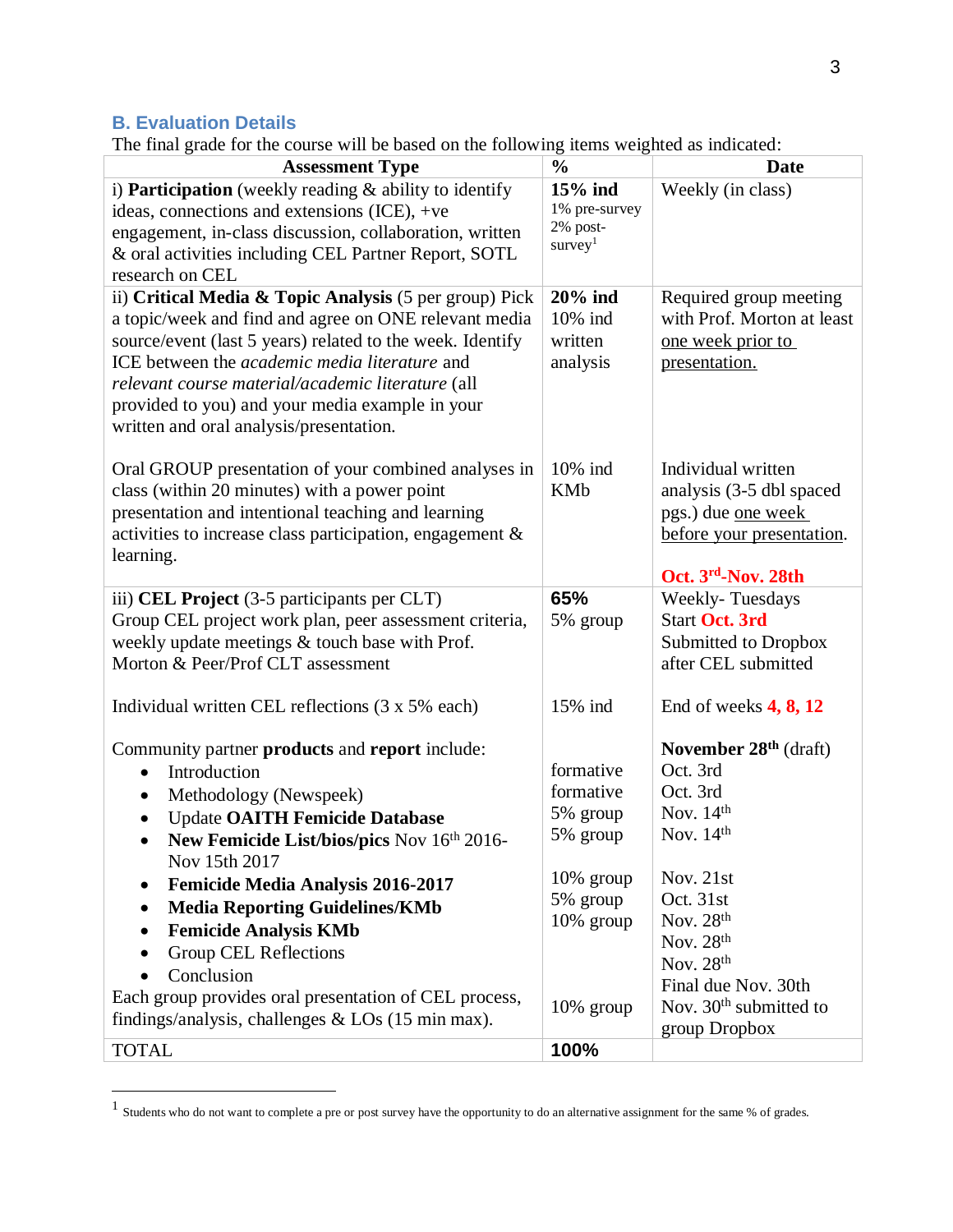#### **i) Submitting Assignments:**

Keep reliable back-up copies of all assignments and **ALWAYS** submit work to the drop-box in Courselink.

#### **ii) Late Assignment Policy**

Assignments are due on the dates listed on the first page of this document. If you need an extension make sure to talk to me **BEFORE** the due date and get my agreement so as not to incur penalty. Without permission to have an extension, late assignments will be graded out of 100% but the grade will be reduced by 1% for every day it is late (7% per week). For instance, if an assignment is received 10 days late and would have received a grade of 80% (A) its recorded grade will be 70% (B).

#### **iii) Participation 15% weekly**

As a seminar, the format of the course depends on a high level of student participation and active engagement. Your participation grade will be based on your reading preparedness, attitude, and ability to articulate sociological imagination and ideas, connections, extensions (ICE) of the material in discussions, activities, and writing.

Prior to, during, and following class times, students will be involved in various learning activities, sometimes independently, sometimes in small and/or large groups. Students are expected to attend every class, read all assigned materials prior to class with the view of using them as required, and participate actively and thoughtfully in all course activities. You should be prepared to identify/evaluate and communicate:

• Argument/purpose of chapter/article, relevant concepts, theoretical perspective, methodology/methods, findings/results, conclusion, tensions/debates, relevance to other research (i.e. consistent or at odds) and to relevant law/social policy, action.

*Self and Peer Review*: Participation will also include some self and peer review assessment.

# **iv) Topic & Media Analysis (ICE framework) 20%**

## **Group Presentations starting on October 3rd (week 4)**

In collaboration with 4-5 other students, your group is responsible for presenting one of the seven substantive topics by using:

- a) ALL course readings/material for your weekly topic,
- b) a relevant media/popular culture representation example (which your group chooses but gets approval for from Prof Morton at least 2 weeks prior to your presentation) related to the topic,

Using your "sociological imagination", critical media literacy and ICE skills identify how the issue/event is being explained theoretically by the media example and the way in which your media source fits with or challenges both the academic media & topic content literature.

#### **v) Community-Engaged Learning Project 65% DUE weekly & specified dates**

Our CEL project is about femicide and we are working with one community partner (CP). Small Collaborative Learning Teams (CLTs) work together on this project for and with OAITH for course credit. Contact with our CP will occur at designated times arranged by Prof Morton. At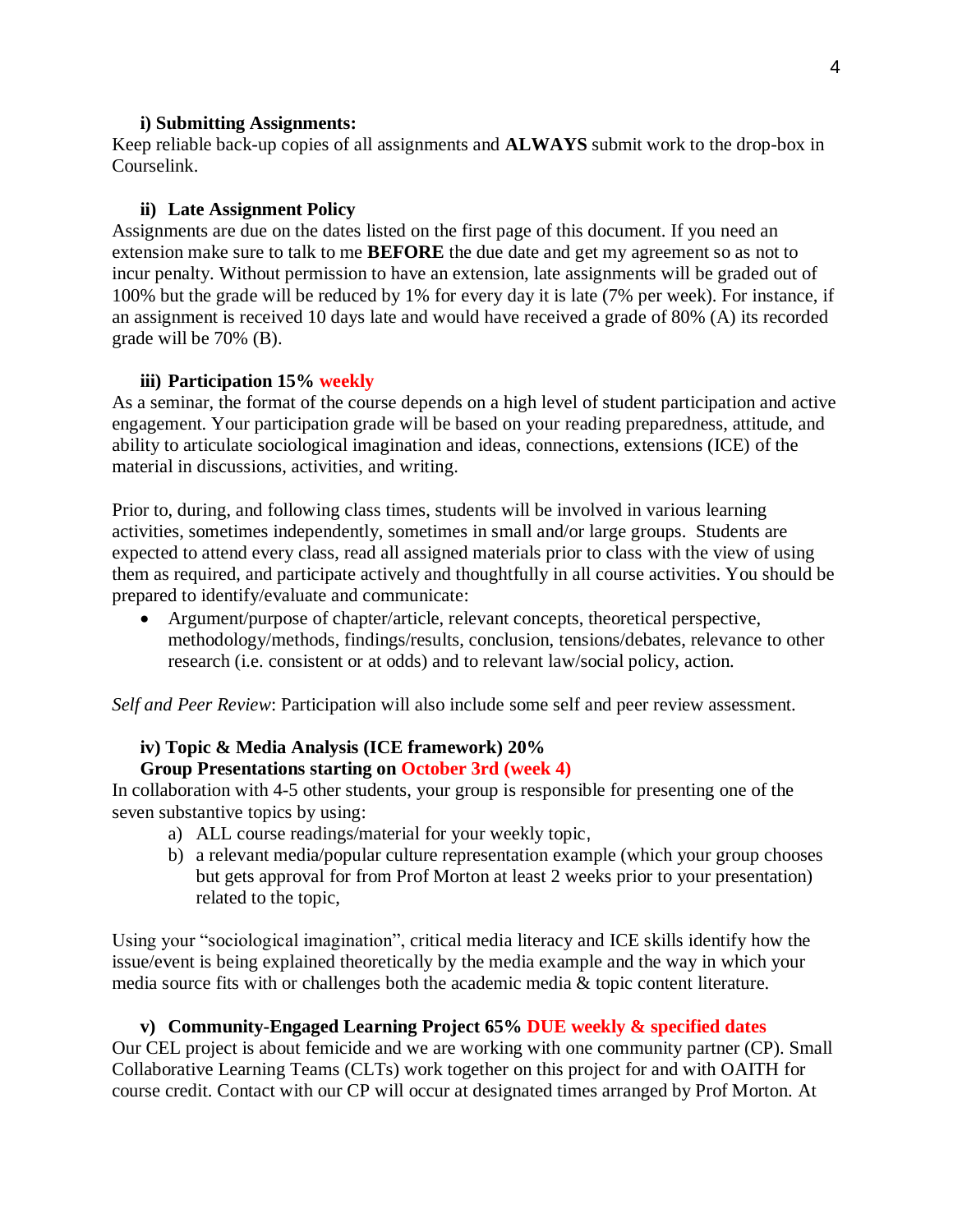the end of the term, our CP is invited back to the classroom to hear your CLT's presentations and participate in a discussion. Students provide our CP with a KMb product and report that addresses their needs.

| The community partner & deliverables:                                            |                                                                                                                                                                                                                                                                                                                                                                                                                                                               |
|----------------------------------------------------------------------------------|---------------------------------------------------------------------------------------------------------------------------------------------------------------------------------------------------------------------------------------------------------------------------------------------------------------------------------------------------------------------------------------------------------------------------------------------------------------|
| <b>Ontario Association of Interval &amp;</b><br><b>Transition Houses (OAITH)</b> | Community partner <b>products</b> and <b>report</b><br>includes:                                                                                                                                                                                                                                                                                                                                                                                              |
| Marlene Ham, Coordinator<br>http://www.oaith.ca/about-us/                        | New Femicide Database Nov 2016-<br>$\bullet$<br>Dec 2017, list of names, biographies<br>and power/point or video<br>Examine and revise Newspeek search<br>$\bullet$<br>terms<br>Femicide analysis using new media<br>$\bullet$<br>framing tool, top 5 risk factors and<br>race.<br>Journalist analysis/guideline<br>$\bullet$<br>Femicide Media Analysis KMb<br>$\bullet$<br>products<br>Collaborative report that documents<br>$\bullet$<br>process/outcomes |

## **CEL Process:**

Your CEL project will include the development, review and assessment of a CLT **workplan, peer assessment criteria for CEL work,** weekly CLT updates with Prof Morton (and within your group)**.** Once your group is established one member will be the communication contact between your group, Professor Morton (and the community partner if needed). Identify some group ground rules/processes that take strengths and limitations into account. If anyone is concerned with the group dynamics/work please contact Prof Morton for some assistance.

## **CEL reflections and peer/self-assessment:**

**Three written CEL reflections** will be written and submitted (**weeks 4, 8 and 12**) to help you think about and capture your learning (personal and academic development) and your community engagement activities and experiences.

An individual self- and peer assessment will be developed and used throughout the term to assess and provide feedback on group work and dynamics. This will be used to help determine the distribution of the CEL grades.

## **CEL Products/Outcomes**.

ONE Collaboratively Written Community Partner Report Guideline:

- Introduction
- Methodology/project process/steps taken to complete required CEL
- Outcomes/Findings (e.g. Newspeek word list, Femicide list 2017; updated OAITH femicide database, media analysis for 2017 list, infographics etc.)
- Discussion/conclusion
- Bibliography using [https://www.uoguelph.ca/socioanthro/undergraduate-](https://www.uoguelph.ca/socioanthro/undergraduate-studies/citation-style-requirements)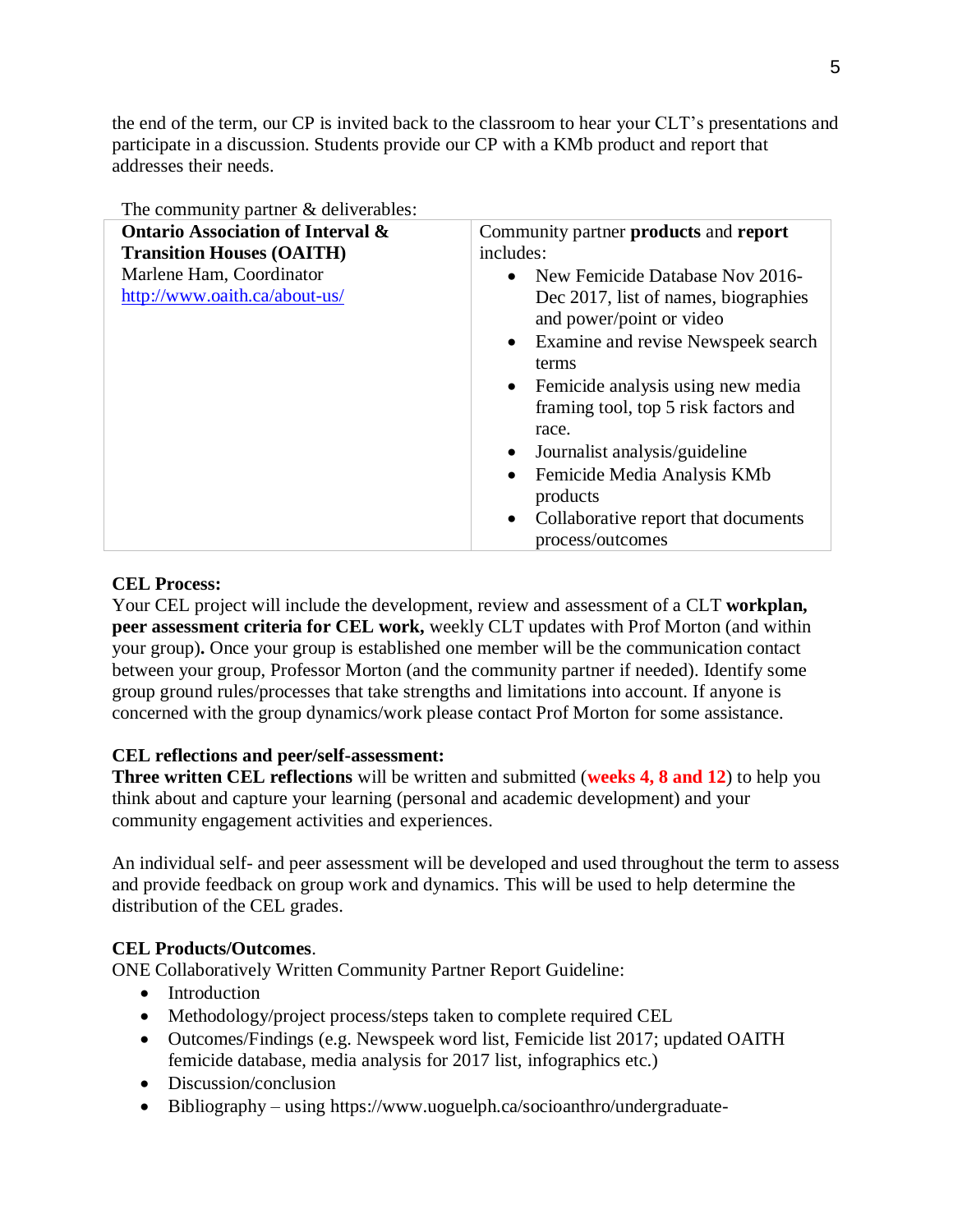[studies/citation-style-requirements](https://www.uoguelph.ca/socioanthro/undergraduate-studies/citation-style-requirements)

• Appendix (if applicable)

## **CLT Oral presentation of CEL process, findings, challenges/opportunities & reflection re: Learning Outcomes**

All CLTs will present their CEL work (process and products) on the last day of class (**November 30th**) in front of classmates and community partner at **10Cs downtown Guelph**. Presentations will be no longer than 15 minutes and will provide the following:

- Introduction of group members
- Overview of process
- Highlight products/results produced and your critical sociological analysis
- Critically reflect on challenges/opportunities
- Thank you to community partners

**Requests for Review of Marks**: Requests for reviews must be in writing explicitly outlining the rationale for the review based on the assessment criteria and submitted to Professor Morton by Gryph Mail within one week after return of the graded assignment.

If you have any questions about any of the assignments, consult with Professor Morton well in advance of the due date or missed class.

The assignment of grades at the University of Guelph is consistent with the following criteria as outlined in the Undergraduate Calendar <https://www.uoguelph.ca/registrar/calendars/undergraduate/2017-2018/c08/c08-grds-proc.shtml>

# **C. Organization of the Course**

Using a seminar format primarily, a portion of most classes will include teaching and learning strategies in which members of the seminar work individually and together in and outside of class, present and lead discussions and exchange ideas/concerns. Flexibility is required.

## **Communication**

CourseLink will be used to facilitate course communication, including news, course material, ereadings (ARES), assignments, written submissions, and any updates. Outside of class, Professor Morton will use 'GryphMail' to communicate directly with individual students and CourseLink (news and/or Discussion FAQs). Please monitor CourseLink frequently. If you have any questions, concerns, or difficulties with this course at any time, do not hesitate to talk to the Professor Morton during office hours or after class. **Avoid using email as a substitute for consulting on issues requiring substantive or detailed responses**.

## **D. Required Reading/Material**

Required readings include academic journal articles and book chapters made available from ARES University of Guelph library at https://ares.lib.uoguelph.ca, as well as websites and multimedia (e.g. films, videos, music, PowerPoint etc.) and guest speakers.

Citation Style Guide: [https://www.uoguelph.ca/socioanthro/undergraduate-studies/citation-style](https://www.uoguelph.ca/socioanthro/undergraduate-studies/citation-style-requirements)[requirements](https://www.uoguelph.ca/socioanthro/undergraduate-studies/citation-style-requirements)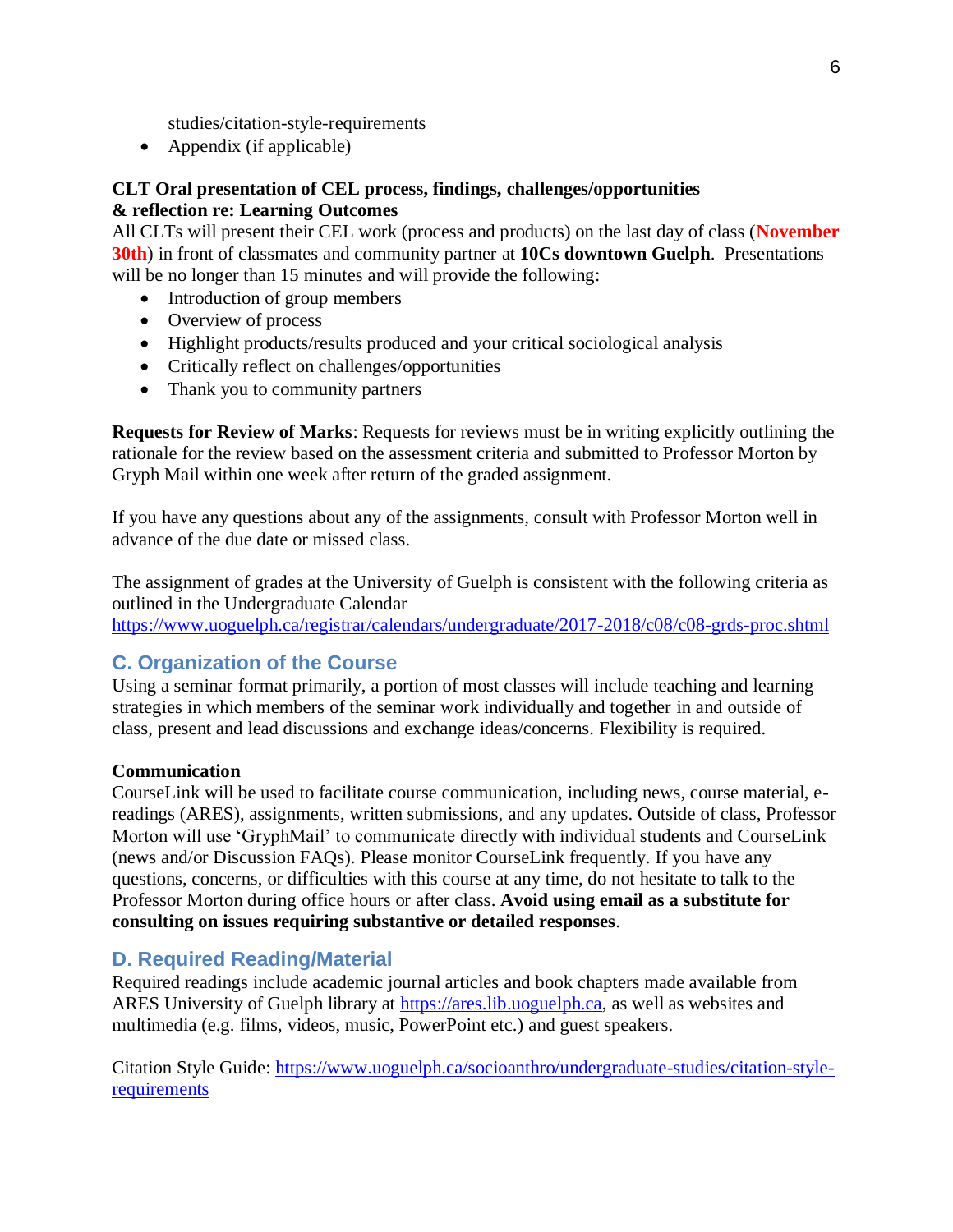# **E. At a Glance Schedule**

| <b>Date</b>                           | Week    | <b>Topics</b>                                                                                                             | <b>Reading/Tasks</b>                                                                                                                                                                   |
|---------------------------------------|---------|---------------------------------------------------------------------------------------------------------------------------|----------------------------------------------------------------------------------------------------------------------------------------------------------------------------------------|
| Tuesday 12th<br>September             | Week 1  | Overview of the course $\&$<br>learning outcomes, sociological<br>imagination, & CEL                                      | Morton; Hironimus-Wendt,<br>& Wallace & syllabus                                                                                                                                       |
| Tuesday 19th<br>September             | Week 2  | Representation of women as<br>victims, offenders & cj<br>professionals in media<br>Guest, Lindsey Thomson,<br><b>CESI</b> | Femifesto and<br>Collaborators; Gilchrist;<br>Anastasio & Costa; Fyfe;<br>Rader et al.                                                                                                 |
| Tuesday 26 <sup>th</sup><br>September | Week 3  | CEL project: femicide<br>Guest, Abhilash Kantamneni,<br>Newspeek                                                          | Corradi et al.; Morton et<br>al.; Taylor, R., & Jasinski;<br>Gillespie et al.; Richards et<br>al.; Fairbairn and Dawson                                                                |
| Tuesday 3 <sup>rd</sup> October       | Week 4  | Violence against women (IPV,<br>sex work/trafficking)<br>Guest Marlene Ham, OAITH                                         | Abraham & Eigenberg;<br>Tastsoglou & Policastro;<br>Magaraggia & Cherubini;<br>Loyd and Ramon; Thaller<br>& Messing; McDonald &<br>Charlesworth; Shier, A., &<br>Shor; Gurrieri et al. |
| Tuesday 17th October                  | Week 5  | Violence Against Indigenous<br>Women and Girls in Canada                                                                  | Dean; Palmater; Sheehy;<br>Amnesty International;<br>Jiwani & Young;                                                                                                                   |
| Tuesday 24 <sup>th</sup> October      | Week 6  | <b>Sexual Violence</b>                                                                                                    | Randall; Senn; Sampert;<br>Garland                                                                                                                                                     |
| Tuesday 31 <sup>th</sup> October      | Week 7  | Victimization/Criminalization of<br>Girls                                                                                 | Pasko; Holsinger & Hodge;<br>Brown; Waldron;<br>Chmielewski: Fyfe:<br>Berridge                                                                                                         |
| Tuesday 7 <sup>th</sup> November      | Week 8  | Criminalization of women: sex<br>work & trafficking, IPV, drug,<br>fraud<br>Penny McLean, Vanier<br>Centre for Women      | Bruckert & Hannem;<br>Thaller & Cimino;<br>Chettiar; Strega                                                                                                                            |
| Tuesday 14th<br>November              | Week 9  | The Criminal Justice System &<br>Prison for Women                                                                         | Brereton; Kruttschnitt;<br>Ney; Wright et al.; Cecil;<br>Ring                                                                                                                          |
| Tuesday 21st<br>November              | Week 10 | Criminal Justice Professional<br>Women<br>(Police/Lawyers/Corrections)                                                    | Agocs et al.; Kay;<br>DeTardo-Bora                                                                                                                                                     |
| Tuesday 28 <sup>th</sup><br>November  | Week 11 | Criminal Justice Professional<br>Women (Judges)<br>Guest, Esther Rosenberg                                                | Griffin; Kalantry; CBC                                                                                                                                                                 |
| Thusday 30 <sup>th</sup>              | Week 12 | <b>CEL Presentations</b>                                                                                                  | No readings                                                                                                                                                                            |
| November                              |         | Guest Marlene Ham, OAITH                                                                                                  | 10Cs downtown<br>Guelph                                                                                                                                                                |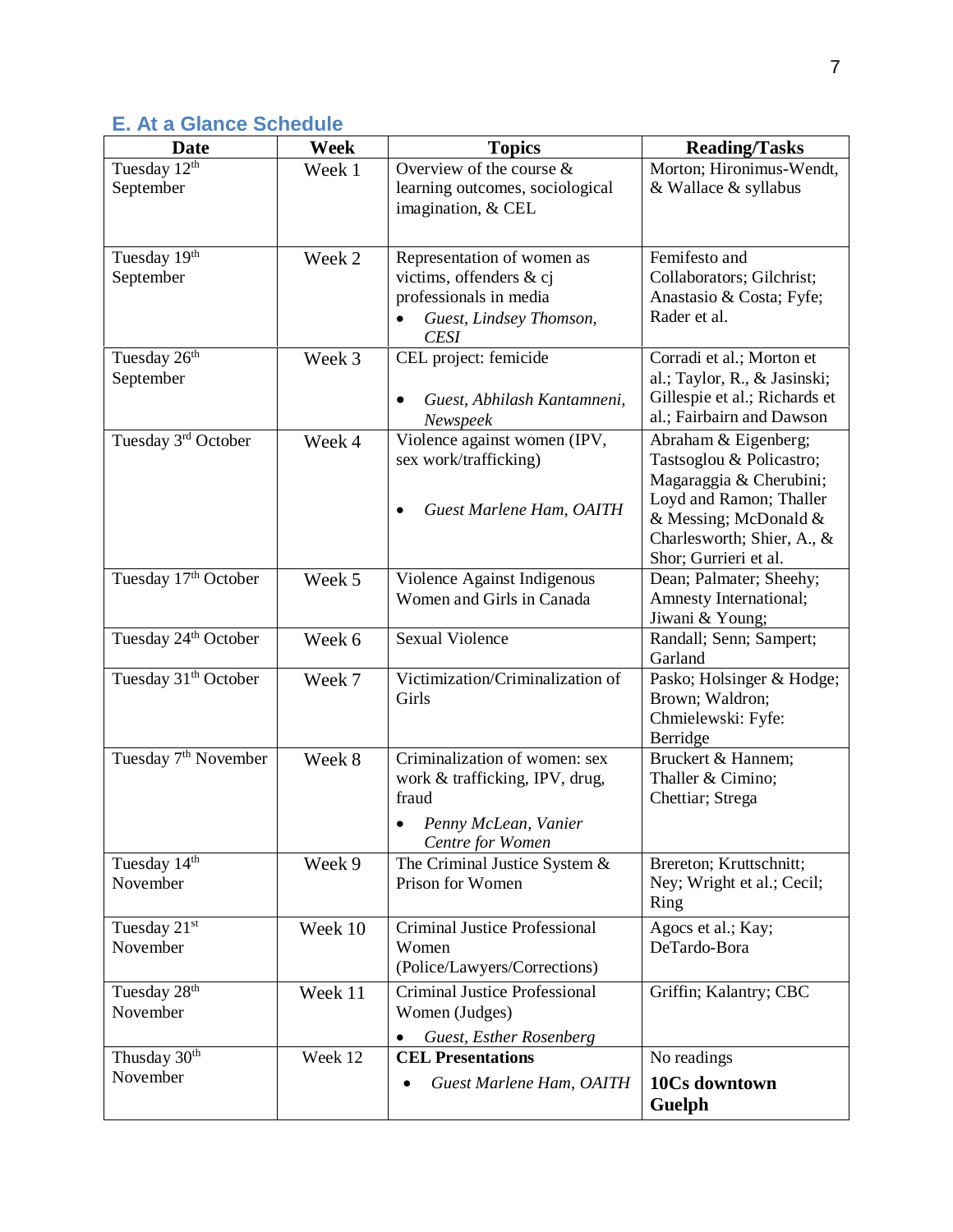## **F. Schedule of Topics and Readings**

The following is a list of lecture topics and readings.

## **Week 1: Sept. 12th – Overview of the course, who are you?, CEL.**

Morton, Mavis. 2013. "Practicing Principles of Community Engaged Scholarship in a fourthyear Seminar", *Teaching and Learning Innovations Journal*. 16:1-20.

Hironimus-Wendt, Robert J, and Lora Ebert Wallace. 2009. "The Sociological Imagination and Social Responsibility." Teaching Sociology 37(1): 76-88.

**Week 2: Sept. 19th** *–* **Media Representation of women as victims, offenders & criminal justice professionals** 

Femifesto and Collaborators. 2015. Use the Right Words: Media Reporting on Sexual Violence in Canada

Gilchrist, Kristen. 2010. "Newsworthy" victims?: Exploring Differences in Canadian Local Press Coverage of Missing/Murdered Aboriginal and White Women. *Feminist Media Studies* 10(4):373-390.

Fyfe, A. 2014. News and the social construction of risky girls. *Girlhood Studies*, 7(1), 46.

Anastasio, Phyllis A. and Diana M. Costa. 2004. "Twice Hurt: How Newspaper Coverage May Reduce Empathy and Engender Blame for Female Victims of Crime." *Sex Roles* 51:9/10: 535-542.

Rader, N. E., Rhineberger-Dunn, G. M., & Vasquez, L. 2016. Victim blame in fictional crime dramas: An examination of demographic, incident-related, and behavioral factors. *Women & Criminal Justice*, 26(1), 55-75.

#### **Week 3: September 26th Femicide CEL**

Corradi, Consuelo, Chaime Marcuello-Servós, Santiago Boira, and Shalva Weil. 2016. "Theories of Femicide and Their Significance for Social Research." *Current Sociology* 64(7): 975-95.

Morton, Mavis, Simpson, Anne, Pogrebtsova, Ekaterina, Mackenzie-Cooper, Alexa, Smith, Carleigh, Kantamneni, Abhilash, Westbere, Ann. 2017. "A Community Engaged Ontario Femicide Report". Unpublished.

Taylor, R., & Jasinski, J. 2011. Femicide and the feminist perspective. *Homicide Studies*, 15(4): 341-362.

Gillespie, Lane Kirkland et al. 2013. "Framing deadly domestic violence: Why the Media's spin matters in newspaper coverage of femicide." *Violence Against Women* 19(2):222-245.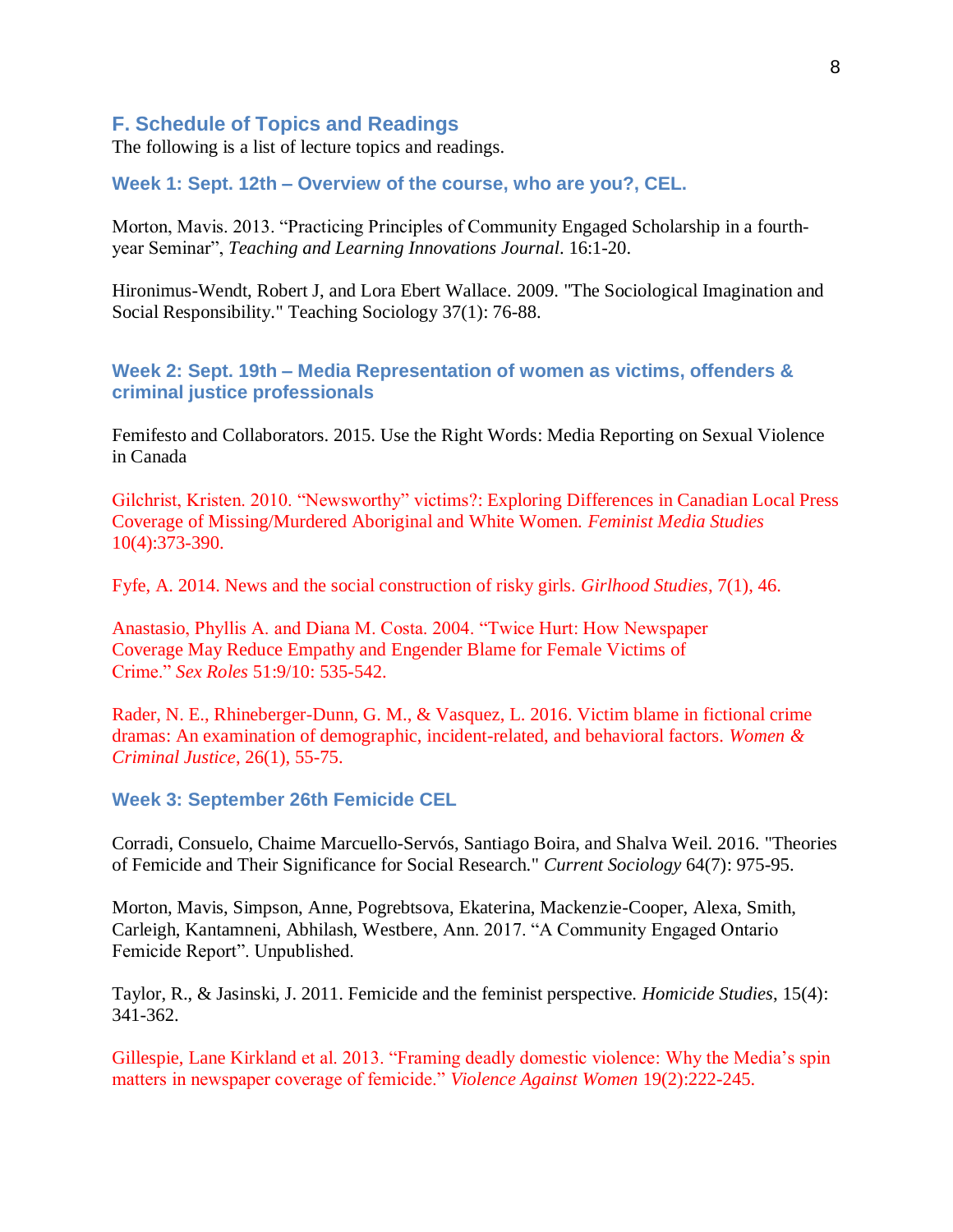Richards, T., Gillespie, L., & Smith, M. 2014. An examination of the media portrayal of Femicide–Suicides: An exploratory frame analysis. *Feminist Criminology*, 9(1), 24-44.

Fairbairn, Jordan and Myrna Dawson. 2013. "Canadian news coverage of intimate partner homicide: Analyzing changes over time." *Feminist Criminology* 8(3):147-176.

Week 4: Oct. 3<sup>rd</sup>: Violence Against Women (VAWIR, IPV)

Abraham, Evangelia, and Margaret Tastsoglou. 2016. "Addressing Domestic Violence in Canada and the United States: The Uneasy Co-habitation of Women and the State." *Current Sociology* 64(4): 568-85.

Eigenberg, H., & Policastro, C. 2016. Blaming victims in cases of interpersonal violence: Attitudes associated with assigning blame to female victims. *Women & Criminal Justice*, 26(1), 37-54.

Magaraggia, Sveva, and Cherubini, Daniela. 2017. "Beyond Bruised Faces and Invisible Men? Changes in Social Advertising on Male Violence against Women in Italy." *Feminist Media Studies* 17(3): 440-56.

Lloyd, Michele, and Shula Ramon. 2017. "Smoke and Mirrors: U.K. Newspaper Representations of Intimate Partner Domestic Violence." *Violence against Women* 23(1): 114-139.

Thaller, Jonel and Jill Theresa Messing. 2014.["\(Mis\)Perceptions Around Intimate Partner](http://www.tandfonline.com.subzero.lib.uoguelph.ca/doi/abs/10.1080/14680777.2013.826267)  [Violence in the Music Video and Lyrics for "Love the Way You Lie".](http://www.tandfonline.com.subzero.lib.uoguelph.ca/doi/abs/10.1080/14680777.2013.826267) *Feminist Media Studies* 14(4):623-639.

McDonald, P. and Charlesworth, S. 2013. "Framing sexual harassment through media representations." *Women's Studies International Forum* 37:95–103.

Shier, A., & Shor, E. 2016. "Shades of foreign evil" "Honor Killings" and "Family Murders" in the Canadian Press. *Violence Against Women*, 22(10), 1163-1188.

Gurrieri, Lauren, Jan Brace-Govan, and Helene Cherrier. 2016."Controversial Advertising: Transgressing the Taboo of Gender-based Violence." European Journal of Marketing 50(7/8): 1448-469. Web.

#### **Week 5: Violence Against Indigenous Women and Girls in Canada**

Dean, Amber. 2016. "Moving Beyond "Stock Narratives" of Murdered or Missing Indigenous Women: Reading the Poetry and Life Writing of Sarah de Vries" in Morra, Linda M, and Deanna Reder. Learn, Teach, Challenge : Approaching Indigenous Literatures. Waterloo, Ontario: Wilfrid Laurier UP.

Palmater, Pamela. 2016. "Shining Light on the Dark Places: Addressing Police Racism and Sexualized Violence against Indigenous Women and Girls in the National Inquiry", *Can. J. Women & L* 28:253-284.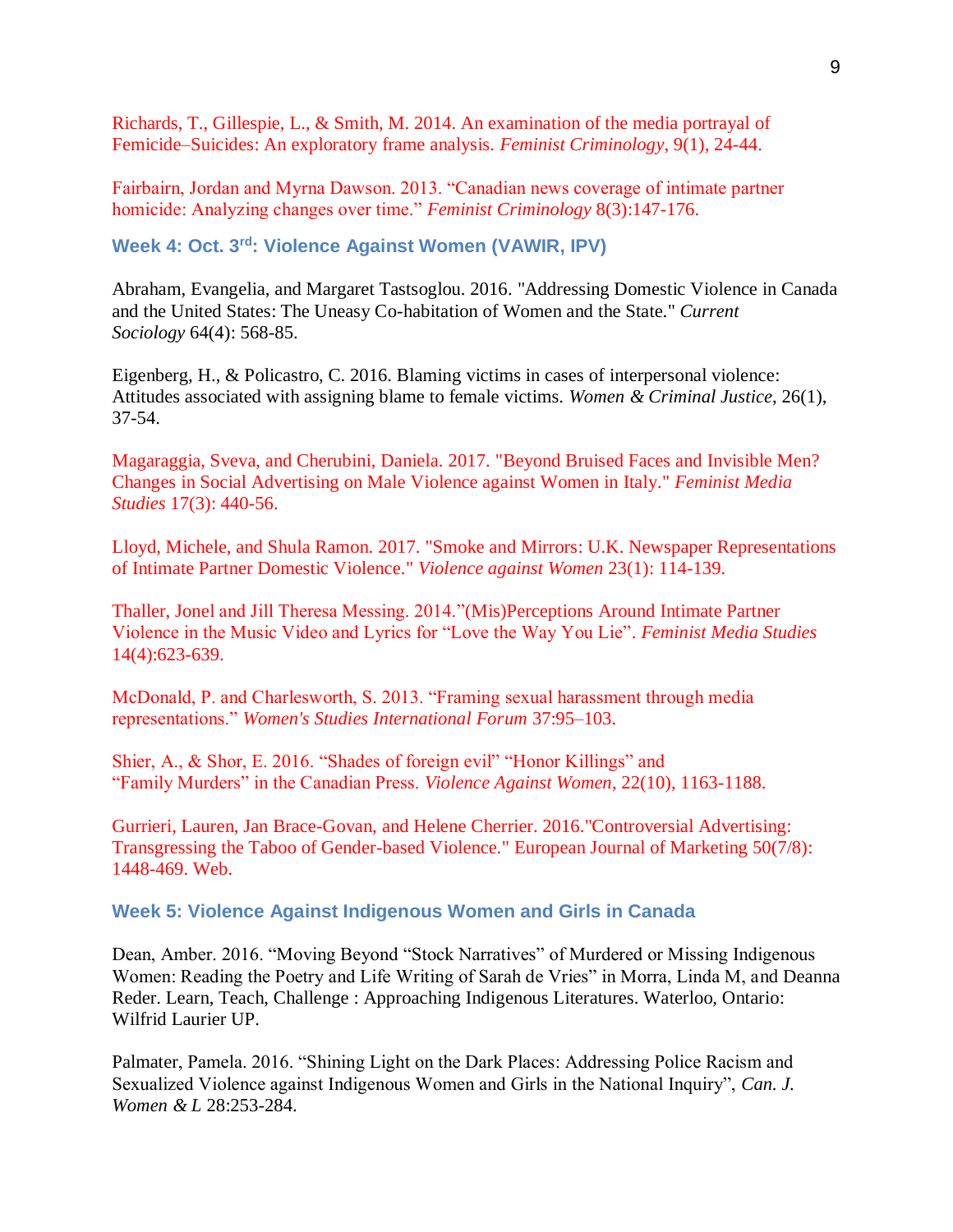Sheehy, Elizabeth A. 2012. "Indigenous Women and Sexual Assault in Canada" in Sexual Assault in Canada : Law, Legal Practice, and Women's Activism. Ottawa [Ont.]: U of Ottawa, 101-124.

Amnesty International. 2014. Violence Against Indigenous Women and Girls in Canada: A Summary of Amnesty International's Concerns and Call to Action. February. [https://www.amnesty.ca/sites/amnesty/files/iwfa\\_submission\\_amnesty\\_international\\_february\\_2](https://www.amnesty.ca/sites/amnesty/files/iwfa_submission_amnesty_international_february_2014_-_final.pdf) [014\\_-\\_final.pdf](https://www.amnesty.ca/sites/amnesty/files/iwfa_submission_amnesty_international_february_2014_-_final.pdf)

Jiwani, Yasmin, and Mary Young. 2006. "Missing and Murdered Women: Reproducing Marginality in News Discourse." *Canadian Journal of Communication* 31(4): 895-917.

**Week 6: October 24th – Sexual Violence** 

Randall, Melanie. 2010. "Sexual assault law, credibility, and 'ideal victims': Consent, resistance, and victim blaming." *Canadian Journal of Women & the Law*. 22(2):397-434.

Senn, Charlene, Misha Eliasziw, Paula Barata, Wilfreda Thurston, Ian Newby-Clark, H. Radtke, and Karen Hobden. 2014. "Sexual Violence in the Lives of First-year University Women in Canada: No Improvements in the 21st Century." *BMC Women's Health* 14(1):1-8.

Sampert, Shannon. 2010. "Let me tell you a story: English-canadian newspapers and sexual assault myths." *Canadian Journal of Women and the Law.* 22(2):301-328.

Garland, T. S., Branch, K. A., & Grimes, M. 2016. Blurring the lines: Reinforcing Rape Myths in Comic Books. *Feminist Criminology*, 11(1), 48-68.

**Week 7: October 31st - Criminalization & Victimization of Girls** 

Pasko, Lisa. 2017. "Beyond Confinement: The Regulation of Girl Offenders' Bodies, Sexual Choices, and Behavior." *Women & Criminal Justice* 27(1): 4-20.

Holsinger, Kristi, and Jessica P Hodge. 2016. "The Experiences of Lesbian, Gay, Bisexual, and Transgender Girls in Juvenile Justice Systems." *Feminist Criminology* 11(1): 23-47.

Brown, Lyn Mikel, Meda Chesney-Lind, and Nan Stein. 2013. "Patriarchy Matters: Toward a Gendered Theory of Teen Violence and Victimization" in *Girls, Women and Crime: Selected Readings*, 2nd edited by Meda Chesney-Lind and Lisa Pasko. 21-38. Los Angeles: Sage.

Waldron, L. 2011. "Girls Are Worse". *Youth & Society*, 43(4), 1298-1334.

Chmielewski, Jennifer F., Tolman, Deborah L., and Kincaid, Hunter. 2017. "Constructing Risk and Responsibility: A Gender, Race, and Class Analysis of News Representations of Adolescent Sexuality." *Feminist Media Studies* 17(3): 412-25.

Fyfe, A. 2014. News and the social construction of risky girls. *Girlhood Studies*, 7(1), 46.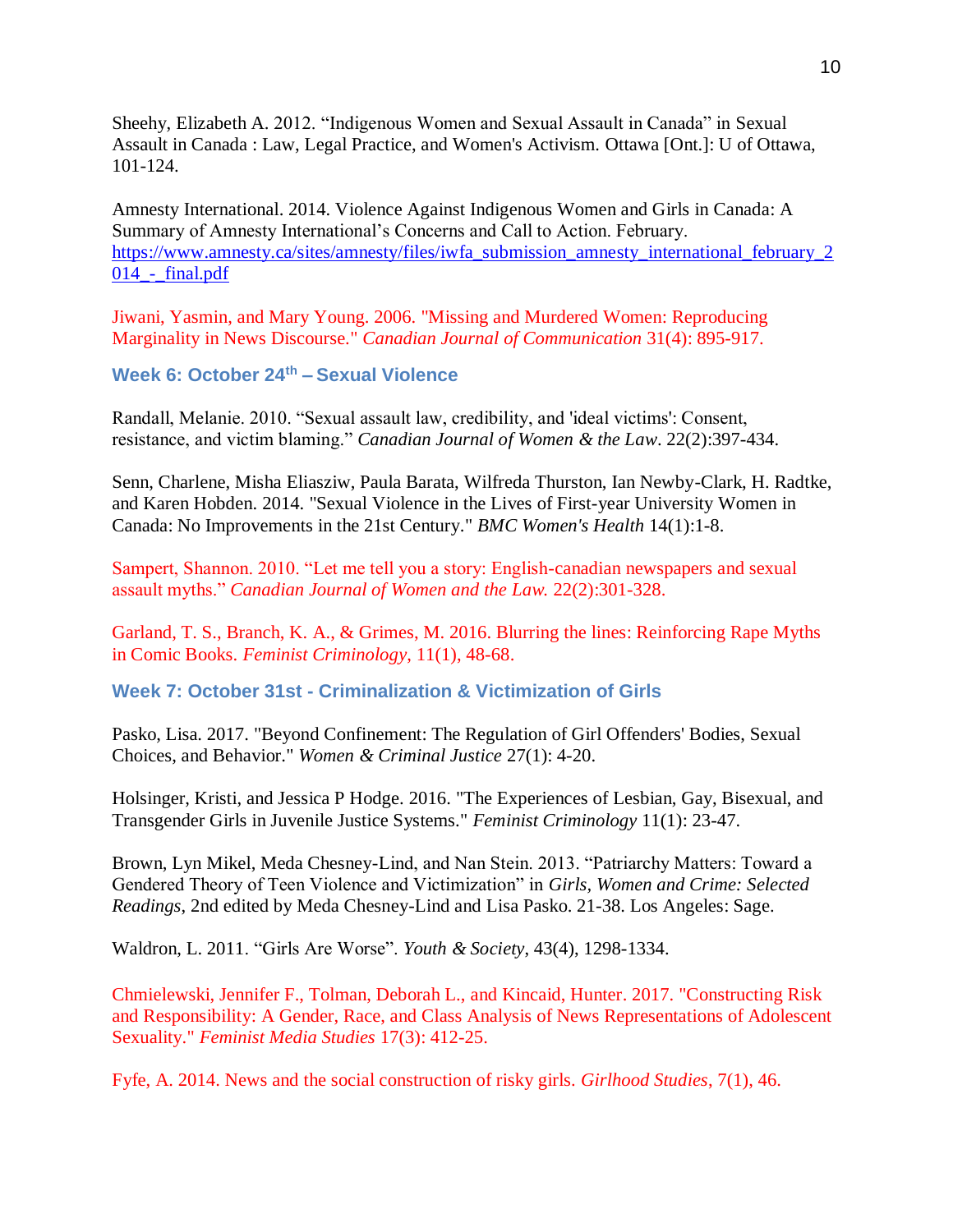Berridge, Susan. 2011. Personal Problems and Women's Issues: Episodic sexual violence narratives in US teen drama series, *Feminist Media Studies*, 11(4):467-481.

**Week 8: November 7th: Criminalization of women: sex work & trafficking, IPV, drug, fraud** 

Thaller, Jonel, and Andrea N. Cimino. 2017. "The Girl Is Mine; Reframing Intimate Partner Violence and Sex Work as Intersectional Spaces of Gender-based Violence." *Violence Against Women* 23(2): 202-21.

Bruckert, Chris and Stacey Hannem. 2013. "Rethinking the Prostitution Debates: Transcending Structural Stigma in Systemic Responses to Sex Work." *Canadian Journal of Law and Society*  28(1):43-63.

Campbell, A. 2015. "Sex Work's governance: Stuff and nuisance". *Feminist Legal Studies*, 23(1):27-45.

Strega, Susan, Caitlin Janzen, Jeannie Morgan, Leslie Brown, Robina Thomas, and Jeannine Carriére. 2014. "Never Innocent Victims: Street Sex Workers in Canadian Print Media." *Violence Against Women* 20(1): 6-25.

Cecil, Dawn. 2007. "Violence, Privilege and Power: Images of Female Delinquents in Film." *Women & Criminal Justice* 17(4):63 - 84.

Innes, Sherrie A. 2004. "Lady Killers Tough Enough?" in Paula Ruth Gilbert and Kimberly K. Elby eds. 2004. *Violence and Gender: An Interdisciplinary Reader*, 370-378. New Jersey, US: Pearson Prentice Hall.

**Week 9: November 14th - The Criminal Justice System & Prison for Women**

Brereton, Sharon. 2015. "Effective Interventions for Women Offenders." *Probation Journal* 62(4): 411-12.

Kruttschnitt, C. 2010. The paradox of women's imprisonment. *Daedalus*, 139(3), 32-42.

Ney, Becki. 2014. "10 Facts about Women in Jails." *American Jails* 27(6): 8-10.

Wright, Emily M. et al. 2012. "Gender-Responsive Lessons Learned and Policy Implications for Women in Prison: A Review." *Criminal Justice and Behavior* 39:1612-1632.

Cecil, Dawn K. 2007. "Looking Beyond Caged Heat: Media Images of Women in Prison." *Feminist Criminology* 2(4): 304-26.

Ring, J. 2014. Incorrigible While Incarcerated: Critically Analyzing Mainstream Canadian News Depictions of Ashley Smith. *Canadian Graduate Journal of Sociology and Criminology*, 3(1), 34-53.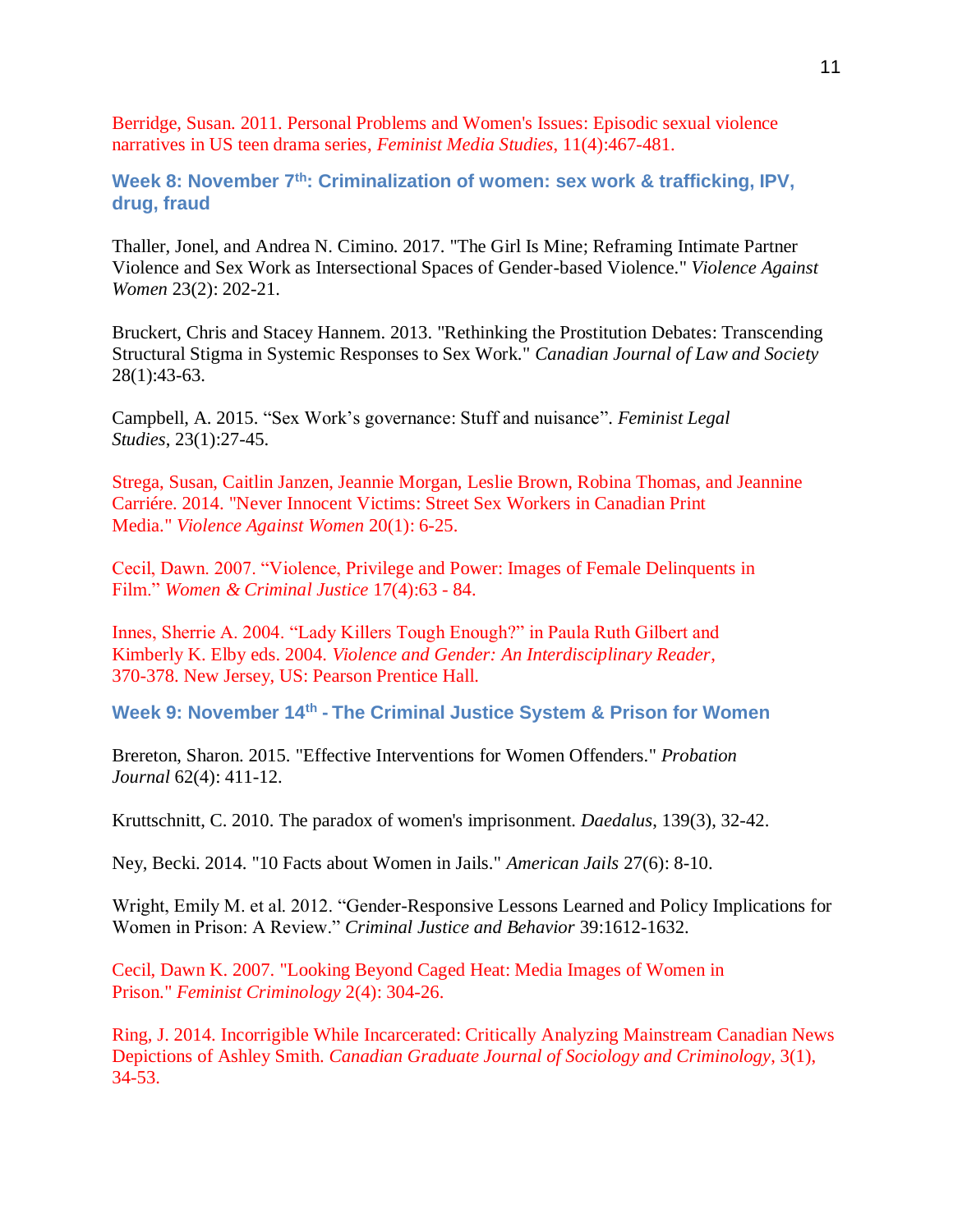## **Week 10: November 21st – Criminal Justice Professional Women (Police/Lawyers/Corrections)**

Agocs, T., Langan, Debra, & Sanders, Carrie. 2015. POLICE MOTHERS AT HOME: Police Work and Danger-Protection Parenting Practices. *Gender & Society*, 29(2):265-289.

Kay, Fiona M., Stacey Alarie, and Jones Adjei. 2013. "Leaving private practice: how organizational context, time pressures, and structural inflexibilities shape departures from private law practice." *Indiana Journal of Global Legal Studies.* 20(2):1223-1260.

## TBD

DeTardo-Bora, Kimberly A. 2009. "Criminal Justice "Hollywood Style": How Women in Criminal Justice Professions Are Depicted in Prime-Time Crime Dramas", *Women & Criminal Justice*, 19(2):153-168.

**Week 11: November 28th Criminal Justice Professional Women - Judges**

Griffin, Andrew. 2016 "Diversity among federal and provincial judges". Policy Options: Public Forum for the Public Good. May. **<http://policyoptions.irpp.org/2016/05/04/diversity-among-federal-provincial-judges/>**

Kalantry, S. 2012. WOMEN IN ROBES. *Americas Quarterly*, 6(3), 82-88.

## TBD

CBC The Current. 2016. "Retired judge Marie Corbett reflects on feeling 'powerless over crime." Last modified Tuesday April 12. <http://www.cbc.ca/radio/popup/audio/listen.html?autoPlay=true&mediaIds=2686690413>

**Week 12: November 30th – CEL Presentations** 10 C Downtown Space for CEL presentations

No readings.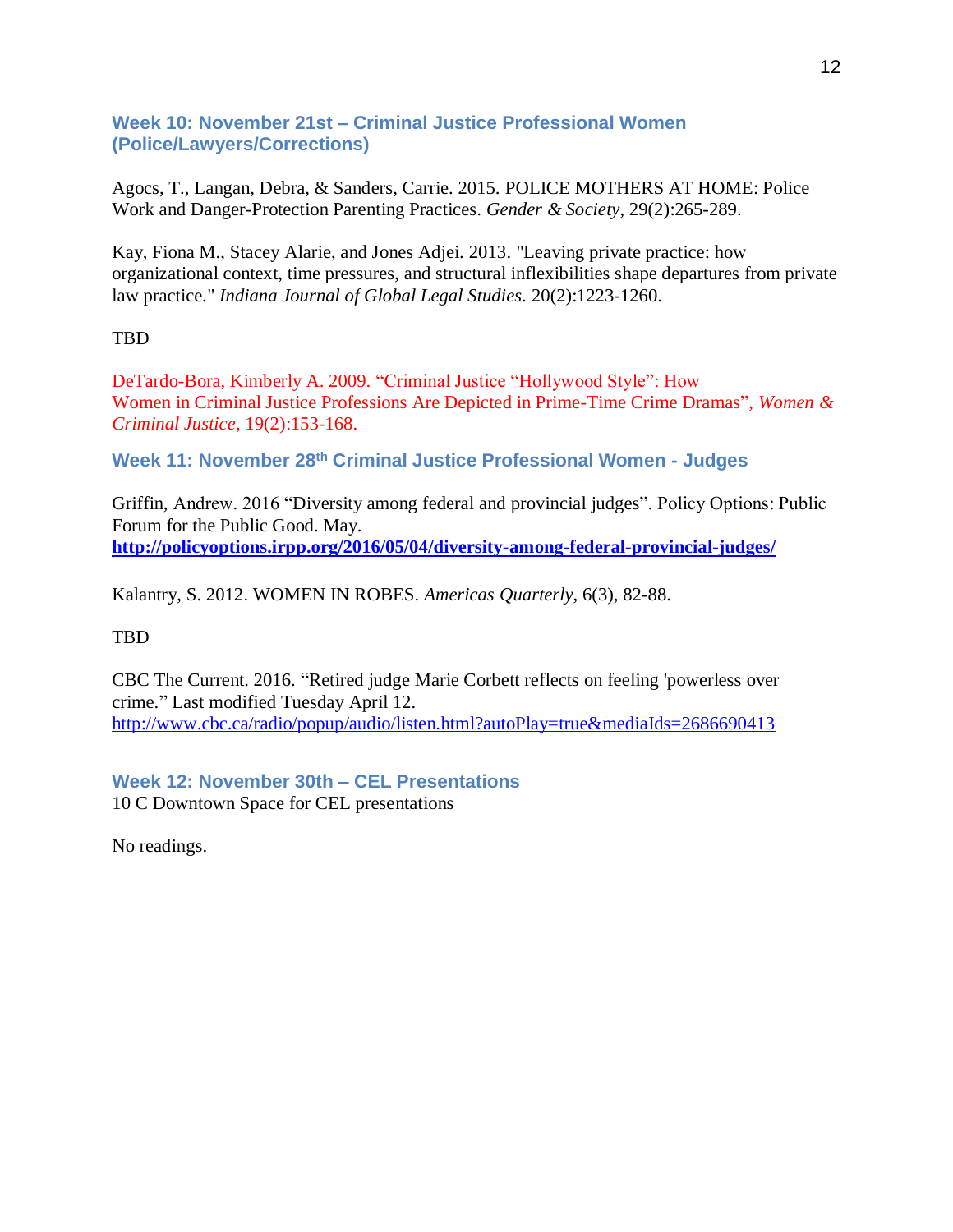# **G. University Policy and Procedures**

Please familiarize yourself with the following policies and procedures:

## **Standard Statements - UNDERGRADUATE** (*[AVPA office](http://www.uoguelph.ca/vpacademic/avpa/checklist)*)

#### E-mail Communication

As per university regulations, all students are required to check their  $\langle$ mail.uoguelph.ca> e-mail account regularly: e-mail is the official route of communication between the University and its students.

## When You Cannot Meet a Course Requirement

When you find yourself unable to meet an in-course requirement because of illness or compassionate reasons, please advise the course instructor (or designated person, such as a teaching assistant) in writing, with your name, id#, and e-mail contact. See the undergraduate calendar for information on regulations and procedures for *[Academic](https://www.uoguelph.ca/registrar/calendars/undergraduate/current/c08/c08-ac.shtml)  [Consideration](https://www.uoguelph.ca/registrar/calendars/undergraduate/current/c08/c08-ac.shtml)*.

## Drop Date

Courses that are one semester long must be dropped by the end of the fortieth class day; two-semester courses must be dropped by the last day of the add period in the second semester. The regulations and procedures for *[Dropping Courses](https://www.uoguelph.ca/registrar/calendars/undergraduate/current/c08/c08-drop.shtml)* are available in the Undergraduate Calendar.

#### Copies of out-of-class assignments

Keep paper and/or other reliable back-up copies of all out-of-class assignments: you may be asked to resubmit work at any time.

## Accessibility

The University promotes the full participation of students who experience disabilities in their academic programs. To that end, the provision of academic accommodation is a shared responsibility between the University and the student.

When accommodations are needed, the student is required to first register with Student Accessibility Services (SAS). Documentation to substantiate the existence of a disability is required, however, interim accommodations may be possible while that process is underway.

Accommodations are available for both permanent and temporary disabilities. It should be noted that common illnesses such as a cold or the flu do not constitute a disability.

Use of the SAS Exam Centre requires students to book their exams at least 7 days in advance, and not later than the 40th Class Day.

More information: *[www.uoguelph.ca/sas](http://www.uoguelph.ca/sas)*

## Academic Misconduct

The University of Guelph is committed to upholding the highest standards of academic